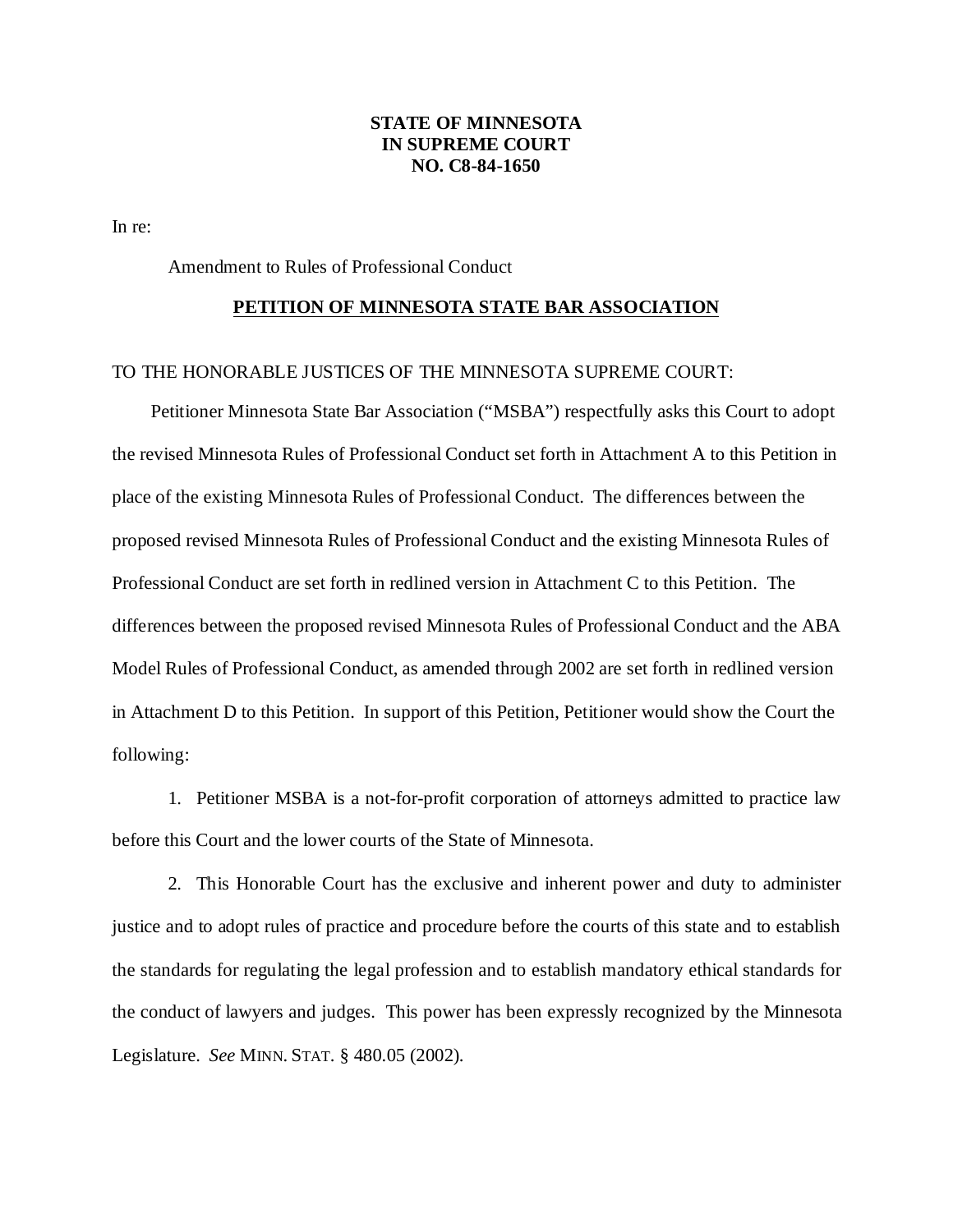3. By order dated June 13, 1985, this Court adopted the Minnesota Rules of Professional Conduct ("Minnesota Rules"), modeled in large part on the American Bar Association ("ABA") Model Rules of Professional Conduct. The Minnesota Rules supplanted the Minnesota Code of Professional Responsibility, which had also been modeled in large part on the ABA Model Code of Professional Responsibility. The MSBA played in important role in reviewing the ABA Model Rules and Model Code and assessing whether and how they should be implemented in Minnesota.

4. This Court has from time to time amended the Minnesota Rules, and the MSBA has repeatedly advised the Court on issues relating to the professional responsibility of lawyers. There has not been any comprehensive review of the Minnesota Rules since their adoption in 1985.

5. In 1997 the ABA undertook a comprehensive review of the ABA Model Rules and how they were being implemented in the various states. The study was performed by a newlyformed committee: the Commission on the Evaluation of the Rules of Professional Conduct, known more commonly as the Ethics 2000 Commission. The ABA Commission's process is described in Part I of the MSBA Task Force Report, attached to this Petition as Attachment B, at B-2.

6. In July 2002 the MSBA established a task force to study the Minnesota Rules, to review the amendments to the ABA Model Rules, and to recommend any amendments thought appropriate. The MSBA Task Force on the ABA Model Rules of Professional Conduct was chaired by William J. Wernz of Minneapolis, and its procedures and guiding principles are described in detail in its Report, Attachment B at 3. The MSBA Task Force conducted a comprehensive review of the Minnesota Rules and recommended numerous changes to them. Its recommendations, with three modifications set forth below, are included in the proposed rules

2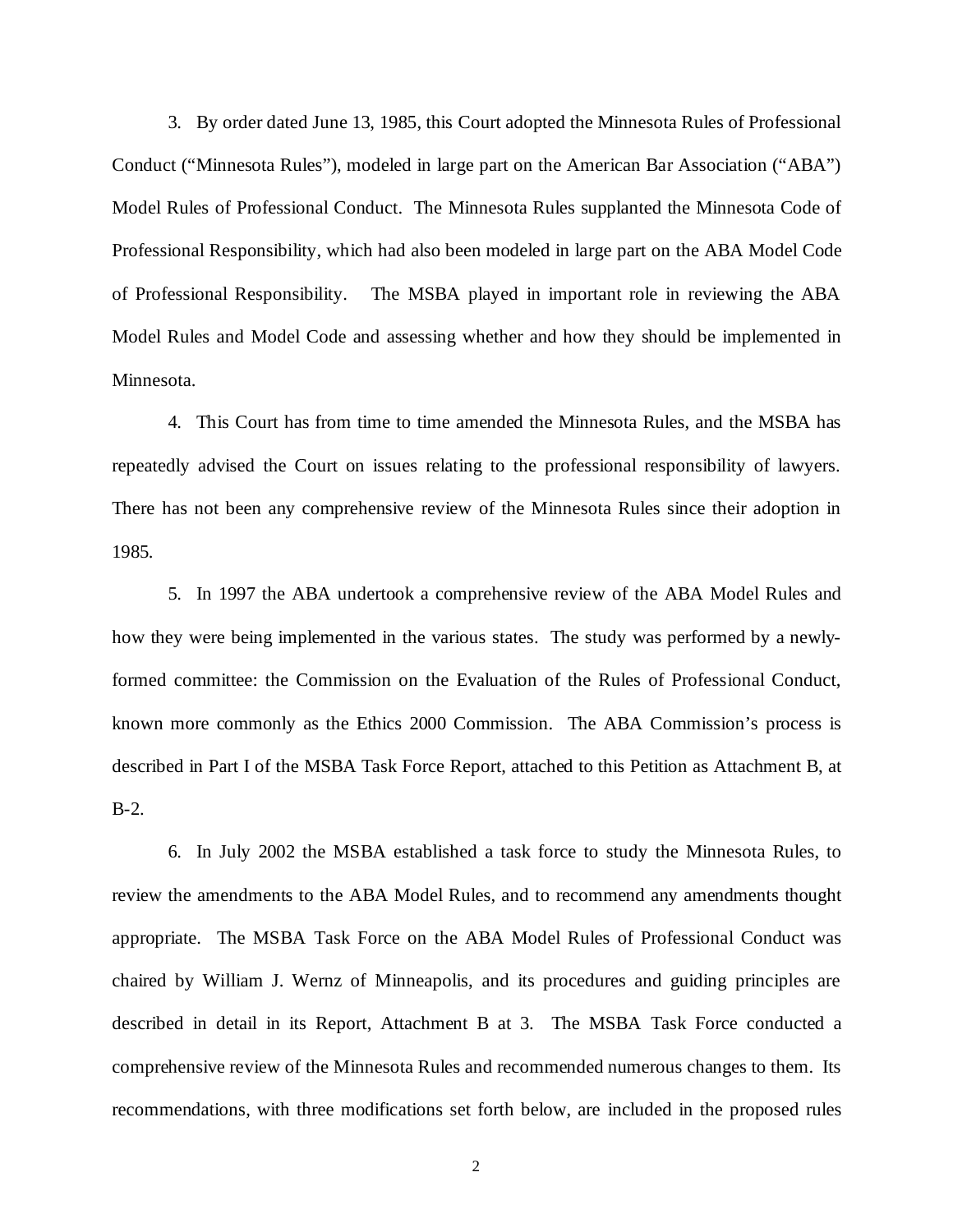attached to this Petition. The MSBA Task Force worked in cooperation with the Minnesota Lawyers Professional Responsibility Board ("LPRB"). Petitioner is informed and believes that the LPRB will support this petition in all respects except for one provision.

7. At a meeting of the MSBA General Assembly held on June 20, 2003, the General Assembly considered the MSBA Task Force report, and made three amendments to it:

(a) the language of Rule 3.6(a) was modified;

- (b) the proposed Rule 4.1(b) and Comment [3] to that rule were deleted; and
- (c) the language of Rule  $5.4(a)(4)$  was modified.

8. The General Assembly unanimously adopted the report of the MSBA Task Force as amended and the amended version is attached to this Petition as Attachment A.

9. Petitioner submits that the changes to the rules proposed in this petition will advance a number of interests of the Court, the Public, and the Bar in the supervision of the practice of law and the administration of justice. The rationales for the most significant of these changes are set forth in Section III of the MSBA Task Force Report, Attachment B at B-5 through B-15. The proposed changes will promote the uniformity of rules among jurisdictions, an increasingly desirable goal as multi-jurisdictional law practice grows; realize the benefits of the efforts of the ABA and ALI in improving professional standards; and retain and enhance a limited number of rule variations drawn from Minnesota history and values.

10. In addition to adopting the text of the rules proposed in this petition, Petitioner urges the Court to adopt, as "guides to interpretation," the Comments adopted by the MSBA, which are in turn drawn from the Comments to the ABA Model Rules. Comment [21], Preamble and Scope, ABA Model Rules, describes the status of the Comments as follows:

> "21. The Comment accompanying each Rule explains and illustrates the meaning and purpose of the Rule. The Preamble and this note on Scope provide general orientation. The Comments are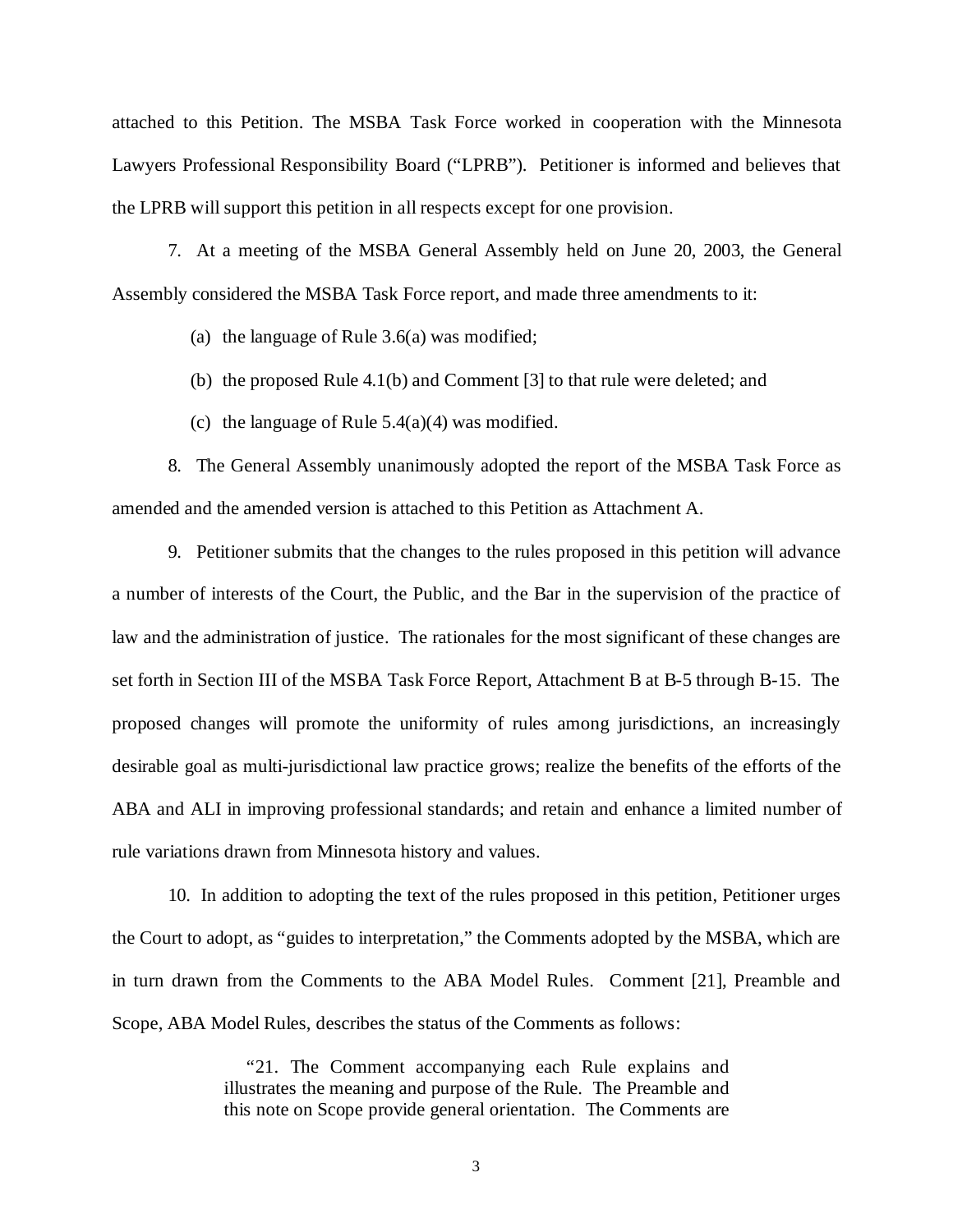intended as guides to interpretation, but the text of each Rule is authoritative."

In the past, the Court has not adopted Comments to the Minnesota Rules of Professional Conduct. Nonetheless, the MSBA strongly recommends that the Comments be adopted as guidelines with the text of the Rules being "authoritative," for several compelling reasons. First, the Comments are an integral and increasingly important part of the ABA Model Rules. The number of Comments has greatly increased, *e.g*., ABA Model Rule 1.7, as adopted in 2002, has 35 Comments, many of them restating important applications of the conflicts rules. Second, the ABA has informed the Task Force that all but a handful of states that have adopted the Model Rules have also adopted the Comments. Third, it has been the custom and practice of the Lawyers Board, the Office of Lawyers Professional Responsibility, the practicing bar, and many courts, including from time to time the Minnesota Supreme Court, to cite the Comments for their interpretative value. Fourth, in this Court's decisions in *In re 99-42*, 621 N.W.2d 240 (Minn. 2001,) and *In re Westby*, 639 N.W.2d 358 (Minn. 2002), the opinions of the Minnesota Lawyers Professional Responsibility Board were held to be merely the Board's guidelines to interpreting the Rules. Several of the Board opinions have been recast by the Task Force, on the Board's recommendation, as proposed Rules or proposed Comments. It is important for the guidance of the bench and bar that the Court adopt the Comments as guidelines for interpretation.

11. The MSBA is undertaking to review and decide whether to make further recommendations relating to Rule 1.10(b), dealing with lateral-hire conflicts, and the ABA's August 2003 amendment of Model Rules 1.6 and 1.13, dealing with the reporting responsibilities of lawyers for organizations. Petitioner may make further recommendations to this Court in the future on those matters, but does not believe that consideration of the report and revisions contained in this Petition should be delayed.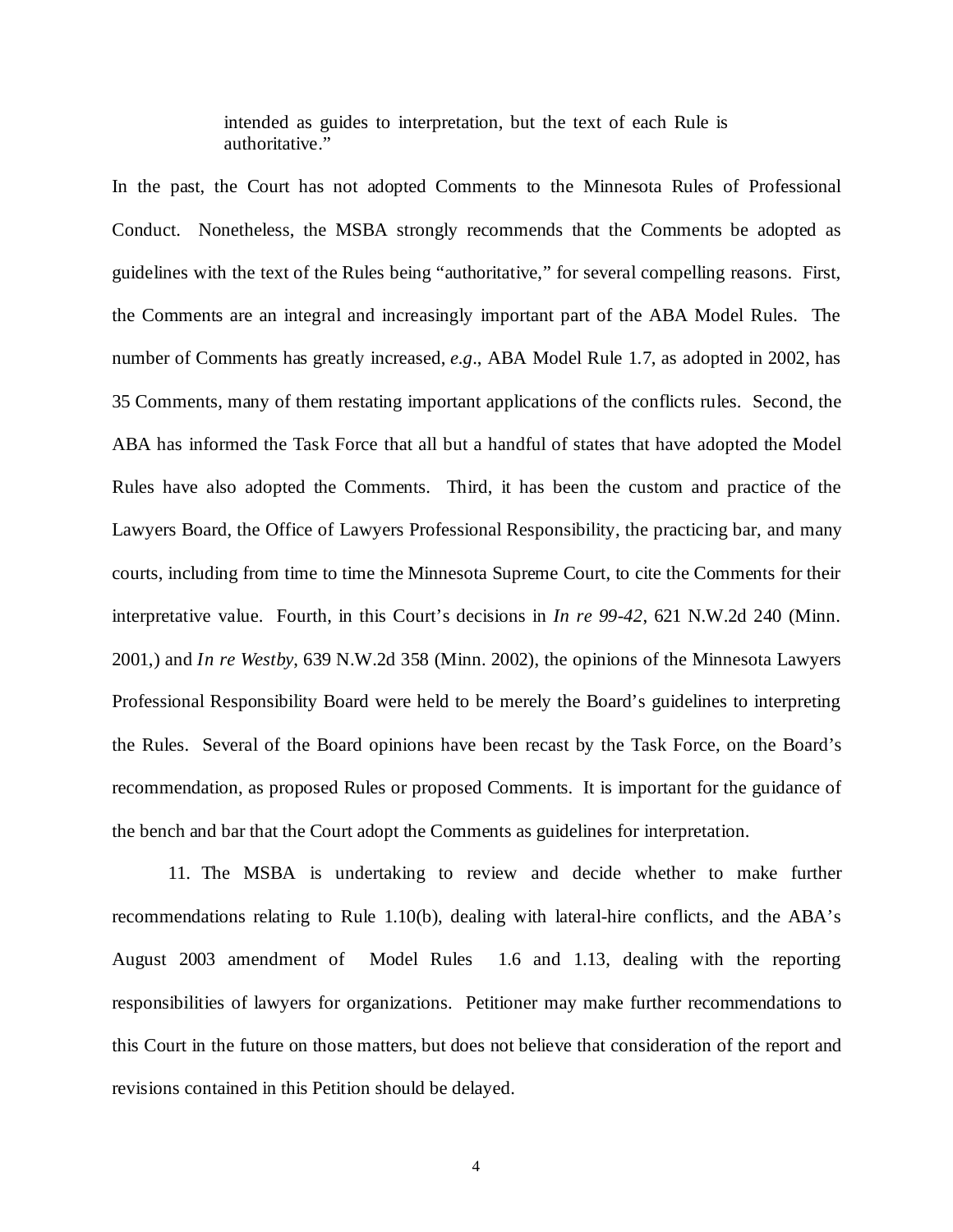For the foregoing reasons, Petitioner respectfully requests that the Court amend the Minnesota Rules of Professional Conduct as set forth in and attached to this Petition as Attachment A.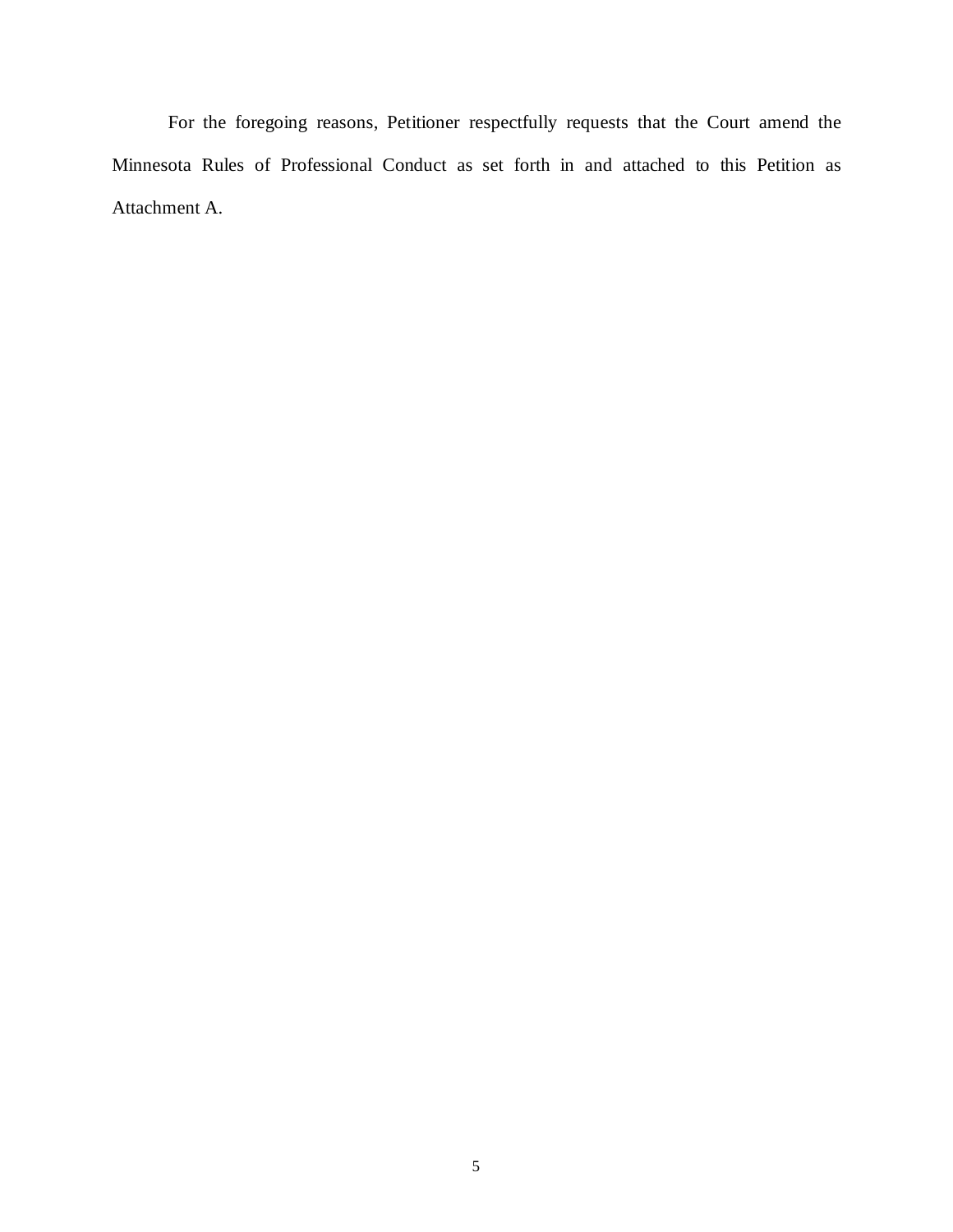Dated: September \_\_\_, 2003.

Respectfully submitted,

## MINNESOTA STATE BAR ASSOCIATION

By \_\_\_\_\_\_\_\_\_\_\_\_\_\_\_\_\_\_\_\_\_\_\_\_\_\_\_\_\_\_\_\_\_\_

James L. Baillie (#3980) Its President

 $By$ 

William J. Wernz (#11599X) Chair of the MSBA Task Force on the ABA Model Rules of Professional Conduct DORSEY & WHITNEY, LLP Suite 1500 50 South Sixth Street Minneapolis, MN 55402-1498 (612) 340-5679

## MASLON EDELMAN BORMAN & BRAND, LLP

 $By$ 

David F. Herr (#44441) 3300 Wells Fargo Center 90 South Seventh Street Minneapolis, MN 55402-4140 (612) 672-8350

ATTORNEYS FOR PETITIONER MINNESOTA STATE BAR ASSOCIATION